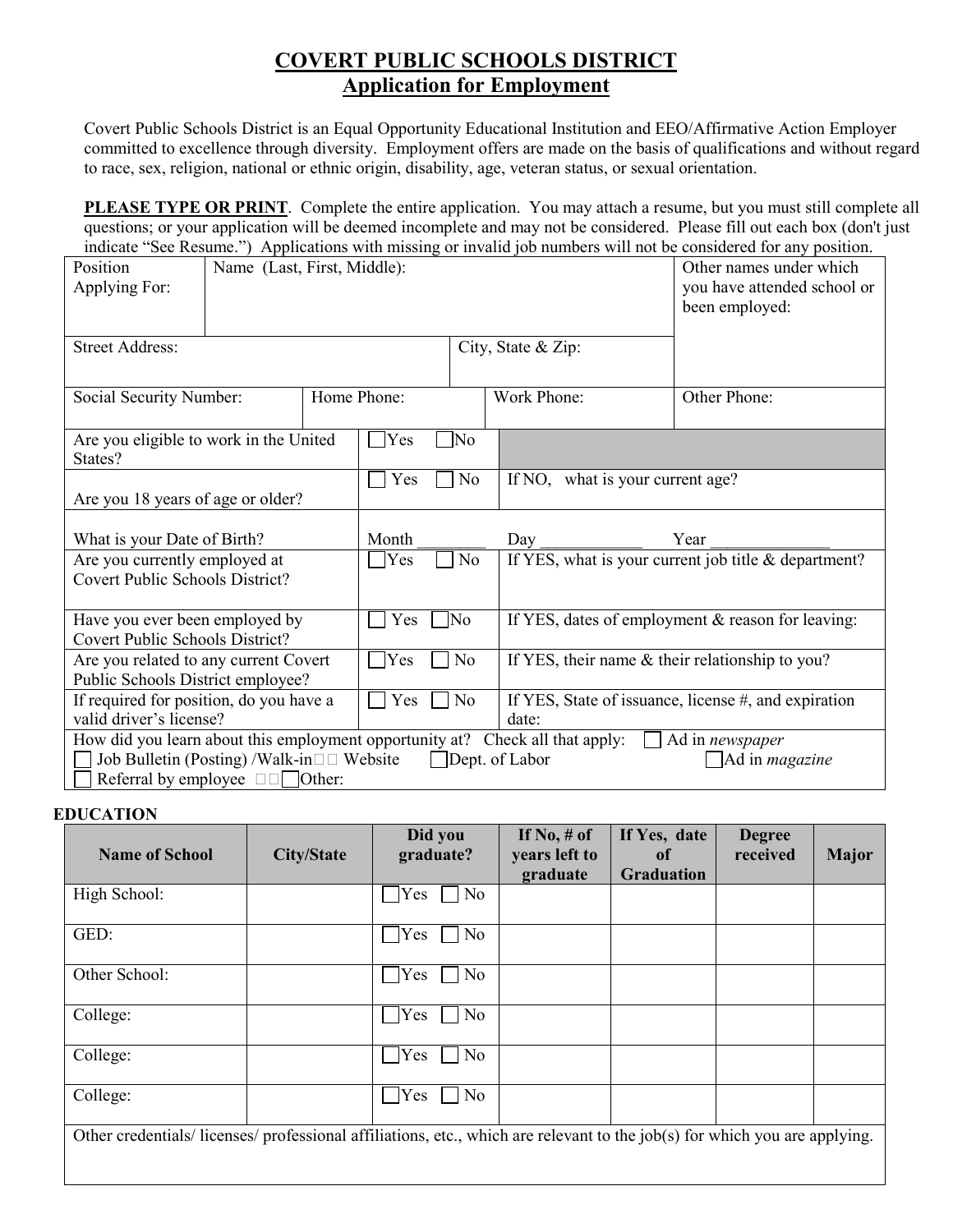**SKILLS:** Please list technical skills, clerical skills, trade skills, etc., relevant to this position. Include relevant computer systems and software packages of which you have a working knowledge, and note your level of proficiency (basic, intermediate, expert)

WORK EXPERIENCE-Please detail your entire work history. Begin with your current or most recent employer. If you held multiple positions with the same organization, detail each position separately. Attach additional sheets if necessary. Omission of prior employment may be considered falsification of information. Please explain any gaps in employment. Include full-time military or volunteer commitments. **PLEASE DO NOT** complete this information with the notation "See Resume." **PLEASE NOTE**: Covert Public Schools District reserves the right to contact all current and former employers for reference information.

| From:<br>To<br>If part-time, # hrs./wk:<br>Organization Name and Address:<br><b>Starting Salary:</b><br>Final Salary:<br>Supervisor's Name, Title and<br>Other Reference Name, Title and<br>Contact my current references:<br>Phone #:<br>At any time<br>Phone #:<br>Only if I am a finalist candidate<br>Primary duties:<br>Reason for Leaving:<br>Title:<br>Dates Employed (most recent<br>$\sqrt{\frac{1}{1}}$ Full time<br>position)<br>Part-time<br>From:<br>To<br>If part-time, # hrs./wk:<br><b>Starting Salary:</b><br>Organization Name and Address:<br>Final Salary:<br>Supervisor's Name, Title and<br>Other Reference Name, Title and<br>Contact my current references:<br>Phone $#$ :<br>Phone#:<br>At any time<br>Only if I am a finalist candidate<br>Primary duties:<br>Reason for Leaving: | Dates Employed (most recent |                               | Title: |
|-------------------------------------------------------------------------------------------------------------------------------------------------------------------------------------------------------------------------------------------------------------------------------------------------------------------------------------------------------------------------------------------------------------------------------------------------------------------------------------------------------------------------------------------------------------------------------------------------------------------------------------------------------------------------------------------------------------------------------------------------------------------------------------------------------------|-----------------------------|-------------------------------|--------|
|                                                                                                                                                                                                                                                                                                                                                                                                                                                                                                                                                                                                                                                                                                                                                                                                             | position)                   | $\Box$ Full time<br>Part-time |        |
|                                                                                                                                                                                                                                                                                                                                                                                                                                                                                                                                                                                                                                                                                                                                                                                                             |                             |                               |        |
|                                                                                                                                                                                                                                                                                                                                                                                                                                                                                                                                                                                                                                                                                                                                                                                                             |                             |                               |        |
|                                                                                                                                                                                                                                                                                                                                                                                                                                                                                                                                                                                                                                                                                                                                                                                                             |                             |                               |        |
|                                                                                                                                                                                                                                                                                                                                                                                                                                                                                                                                                                                                                                                                                                                                                                                                             |                             |                               |        |
|                                                                                                                                                                                                                                                                                                                                                                                                                                                                                                                                                                                                                                                                                                                                                                                                             |                             |                               |        |
|                                                                                                                                                                                                                                                                                                                                                                                                                                                                                                                                                                                                                                                                                                                                                                                                             |                             |                               |        |
|                                                                                                                                                                                                                                                                                                                                                                                                                                                                                                                                                                                                                                                                                                                                                                                                             |                             |                               |        |
|                                                                                                                                                                                                                                                                                                                                                                                                                                                                                                                                                                                                                                                                                                                                                                                                             |                             |                               |        |
|                                                                                                                                                                                                                                                                                                                                                                                                                                                                                                                                                                                                                                                                                                                                                                                                             |                             |                               |        |
|                                                                                                                                                                                                                                                                                                                                                                                                                                                                                                                                                                                                                                                                                                                                                                                                             |                             |                               |        |
|                                                                                                                                                                                                                                                                                                                                                                                                                                                                                                                                                                                                                                                                                                                                                                                                             |                             |                               |        |
|                                                                                                                                                                                                                                                                                                                                                                                                                                                                                                                                                                                                                                                                                                                                                                                                             |                             |                               |        |
|                                                                                                                                                                                                                                                                                                                                                                                                                                                                                                                                                                                                                                                                                                                                                                                                             |                             |                               |        |
|                                                                                                                                                                                                                                                                                                                                                                                                                                                                                                                                                                                                                                                                                                                                                                                                             |                             |                               |        |
|                                                                                                                                                                                                                                                                                                                                                                                                                                                                                                                                                                                                                                                                                                                                                                                                             |                             |                               |        |
|                                                                                                                                                                                                                                                                                                                                                                                                                                                                                                                                                                                                                                                                                                                                                                                                             |                             |                               |        |
|                                                                                                                                                                                                                                                                                                                                                                                                                                                                                                                                                                                                                                                                                                                                                                                                             |                             |                               |        |
|                                                                                                                                                                                                                                                                                                                                                                                                                                                                                                                                                                                                                                                                                                                                                                                                             |                             |                               |        |
|                                                                                                                                                                                                                                                                                                                                                                                                                                                                                                                                                                                                                                                                                                                                                                                                             |                             |                               |        |
|                                                                                                                                                                                                                                                                                                                                                                                                                                                                                                                                                                                                                                                                                                                                                                                                             |                             |                               |        |
|                                                                                                                                                                                                                                                                                                                                                                                                                                                                                                                                                                                                                                                                                                                                                                                                             |                             |                               |        |
|                                                                                                                                                                                                                                                                                                                                                                                                                                                                                                                                                                                                                                                                                                                                                                                                             |                             |                               |        |
|                                                                                                                                                                                                                                                                                                                                                                                                                                                                                                                                                                                                                                                                                                                                                                                                             |                             |                               |        |
|                                                                                                                                                                                                                                                                                                                                                                                                                                                                                                                                                                                                                                                                                                                                                                                                             |                             |                               |        |

**Have you ever been convicted of a felony?**  $\Box$  Yes  $\Box$  No

| Are there any felony charges pending against you? |  | $\vert$ Yes $\vert$ No |  |  |
|---------------------------------------------------|--|------------------------|--|--|
|---------------------------------------------------|--|------------------------|--|--|

 **If you answered yes to either question above, indicate the type of conviction, date, and court where the conviction occurred: \_\_\_\_\_\_\_\_\_\_\_\_\_\_\_\_\_\_\_\_\_\_\_\_\_\_\_\_\_\_\_\_\_\_\_\_\_\_\_\_\_\_\_\_\_\_\_\_\_\_\_\_\_\_\_\_\_\_\_\_\_\_\_\_\_\_\_\_\_\_\_\_\_\_\_\_\_\_**

 $\mathcal{L} = \{ \mathcal{L} = \{ \mathcal{L} = \{ \mathcal{L} = \{ \mathcal{L} = \{ \mathcal{L} = \{ \mathcal{L} = \{ \mathcal{L} = \{ \mathcal{L} = \{ \mathcal{L} = \{ \mathcal{L} = \{ \mathcal{L} = \{ \mathcal{L} = \{ \mathcal{L} = \{ \mathcal{L} = \{ \mathcal{L} = \{ \mathcal{L} = \{ \mathcal{L} = \{ \mathcal{L} = \{ \mathcal{L} = \{ \mathcal{L} = \{ \mathcal{L} = \{ \mathcal{L} = \{ \mathcal{L} = \{ \mathcal{$  $\mathcal{L} = \{ \mathcal{L} = \{ \mathcal{L} = \{ \mathcal{L} = \{ \mathcal{L} = \{ \mathcal{L} = \{ \mathcal{L} = \{ \mathcal{L} = \{ \mathcal{L} = \{ \mathcal{L} = \{ \mathcal{L} = \{ \mathcal{L} = \{ \mathcal{L} = \{ \mathcal{L} = \{ \mathcal{L} = \{ \mathcal{L} = \{ \mathcal{L} = \{ \mathcal{L} = \{ \mathcal{L} = \{ \mathcal{L} = \{ \mathcal{L} = \{ \mathcal{L} = \{ \mathcal{L} = \{ \mathcal{L} = \{ \mathcal{$